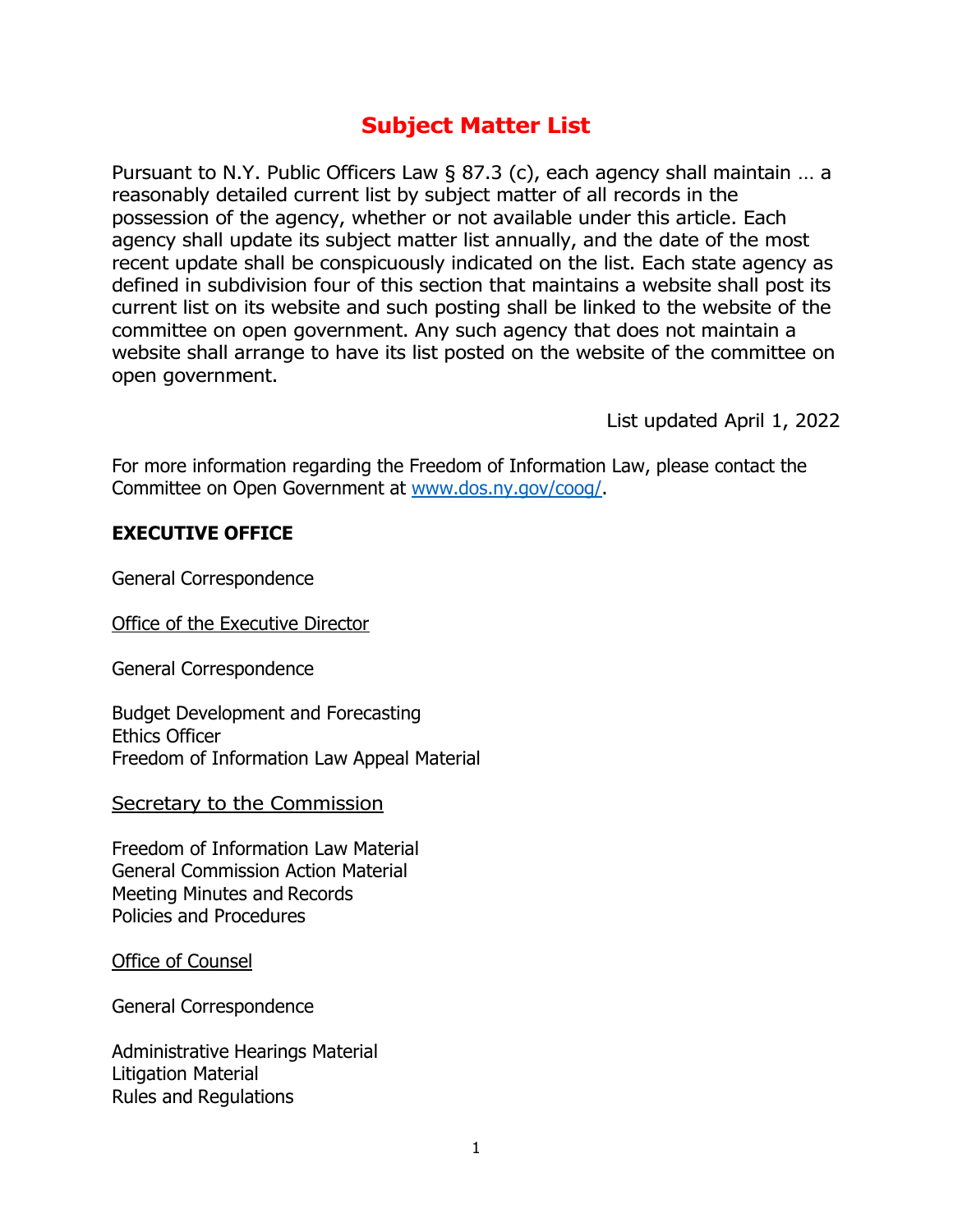### Office of Information Technology Services

Technology Materials

Office of Internal Control

Audit and Review Material Internal Control Material

Office of Internal Audit

General Correspondence

Internal Audits

Office of Public Communications

General Correspondence

Annual Reports Commission Reports News Clip Circulation Public Releases

Office of Veterinary Affairs

General Correspondence

Equine Medical Director Advisories Equine Drug Testing Equine Health Research

### **DIVISION OF CHARITABLE GAMING**

General Correspondence

Bell Jar licenses Material

Bingo

Commercial Lessor, Applicant and Licensee Material Licensed Bingo Suppliers, Applicant and Licensee Material Organizations, Applicant and Authorized Records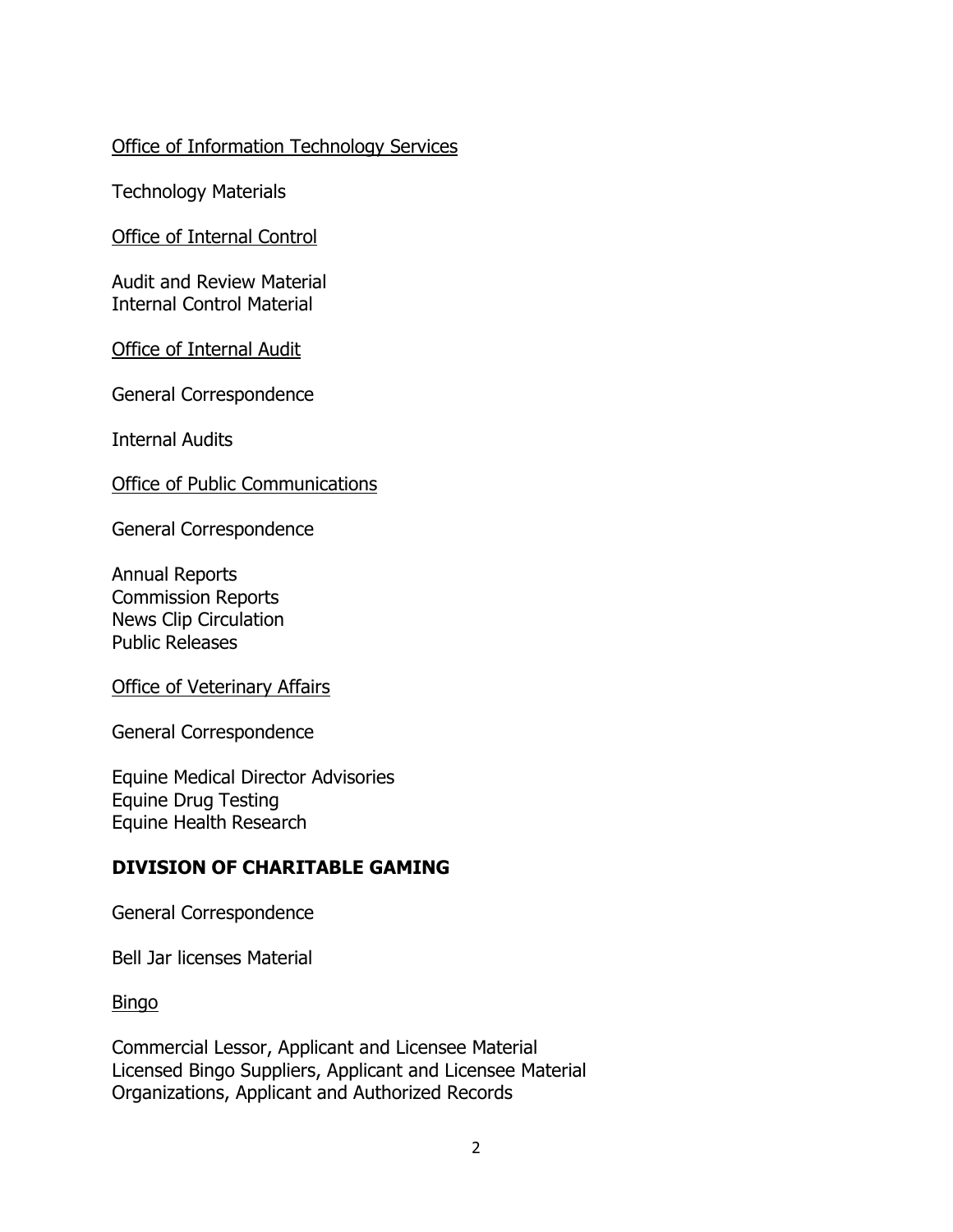Compliance Hearing Material

Games of Chance

Commercial Lessor, Applicant and Licensee Material Licensed Games of Chance Suppliers, Applicant and Licensee Material Organizations, Applicant and Authorized Records Compliance Hearing Material

## **DIVISION OF GAMING**

General Correspondence

Commercial Casino

Casino Alcohol Material Compliance Reports Change Requests Internal Controls Machine Change Requests Promotion and Free Play Requests Sports Wager Requests

Indian Gaming

Casino Alcohol Material Compliance Reports

Interactive Fantasy Sports

Applications Compliance Matters Game Requests

Mobile Sports Wagering

Applications Compliance Matters Game Requests

#### Video Lottery Gaming

Change Requests Compliance Reports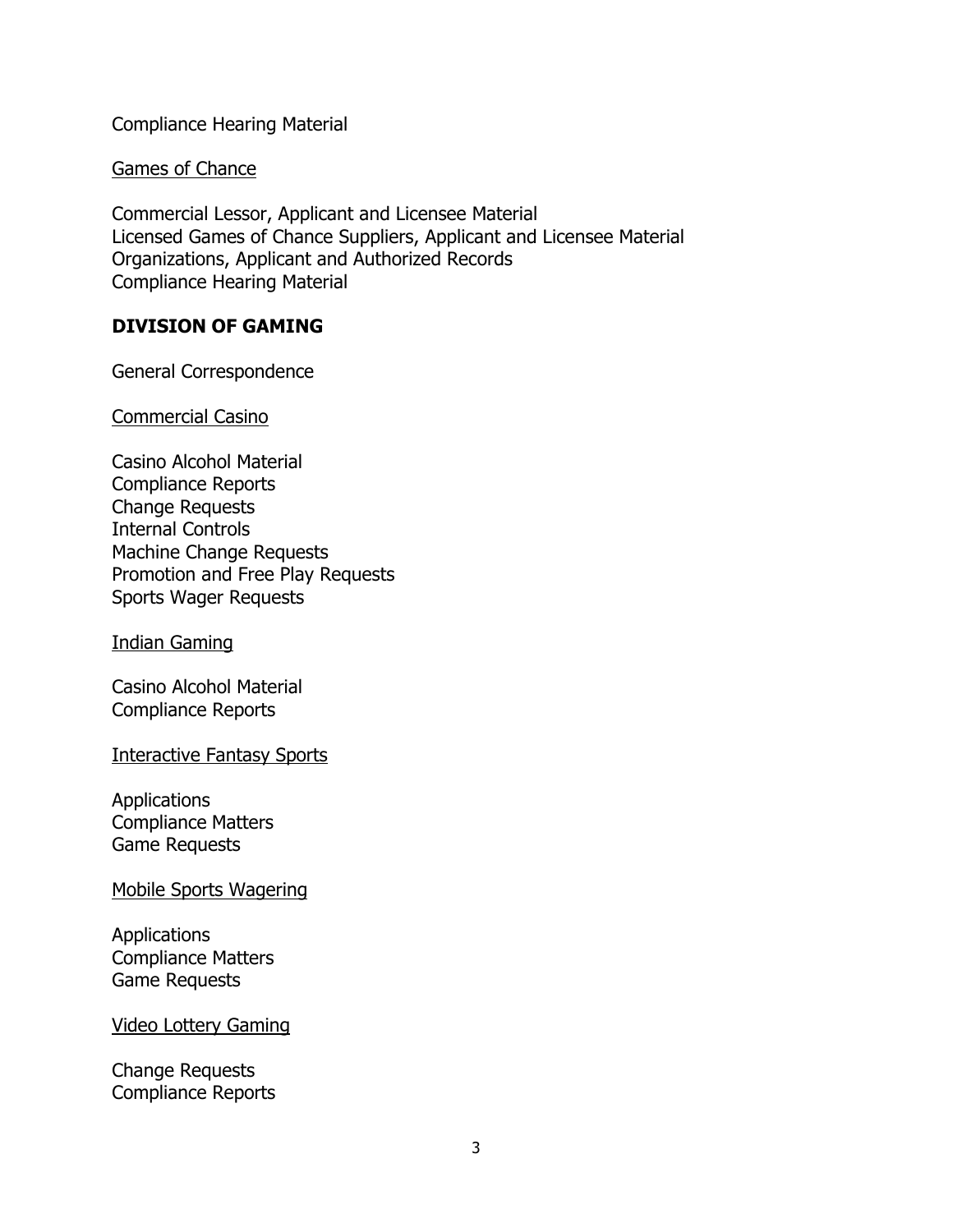Internal Controls Machine Change Requests Promotion and Free Play Requests

### **DIVISION OF LOTTERY**

General Correspondence

Advertising Drawing Records Field Reports Game Development Hearing Materials Marketing Records Point of Sales Inventory Prize Payment Information **Promotions** Research Retailer Information Sales Records

### **DIVISION OF HORSE RACING AND PARI-MUTUEL WAGERING**

General Correspondence

Account Wagering

Applications Reports

### Harness and Thoroughbred Racetracks

Audit Records Capital Improvement Records Compliance Records **Contracts** Financial Reports Hearing Material License Applications Plan of Operation Material **Promotions** 

Regional Off-Track Betting Corporations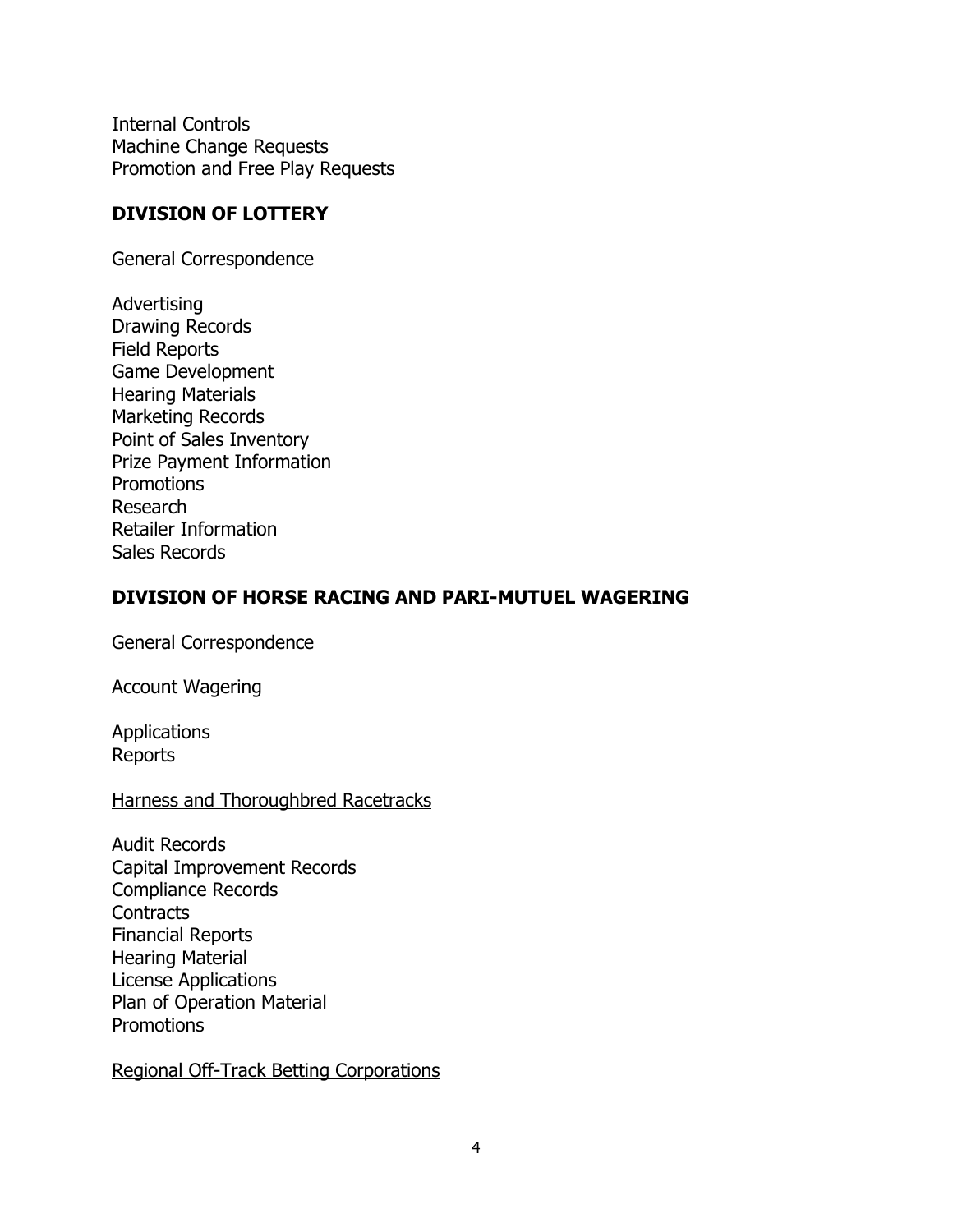Audit Records Capital Improvement Records Compliance Records **Contracts** Financial Reports Hearing Material License Applications Plan of Operation Material **Promotions** 

### **BUREAU OF ADMINISTRATION AND FINANCE**

General Correspondence

#### **Administration**

Affirmative Action Material Benefits and Health Insurance Administration Building Leases and Management Employee Training Materials Equipment Inventory Fleet Management Health Safety and Security Records Personnel Material

#### Finance

Abandoned Property Records Bank Statements Contract and Procurement Records **Expenditures** Financial Statements Investment Portfolio Materials Lapsed Prize Material Purchase Order and Voucher Material Revenue Materials Statutory Withholding Materials

#### **BUREAU OF LICENSING**

General Correspondence

Enterprise License Application Material Facility License Application Material